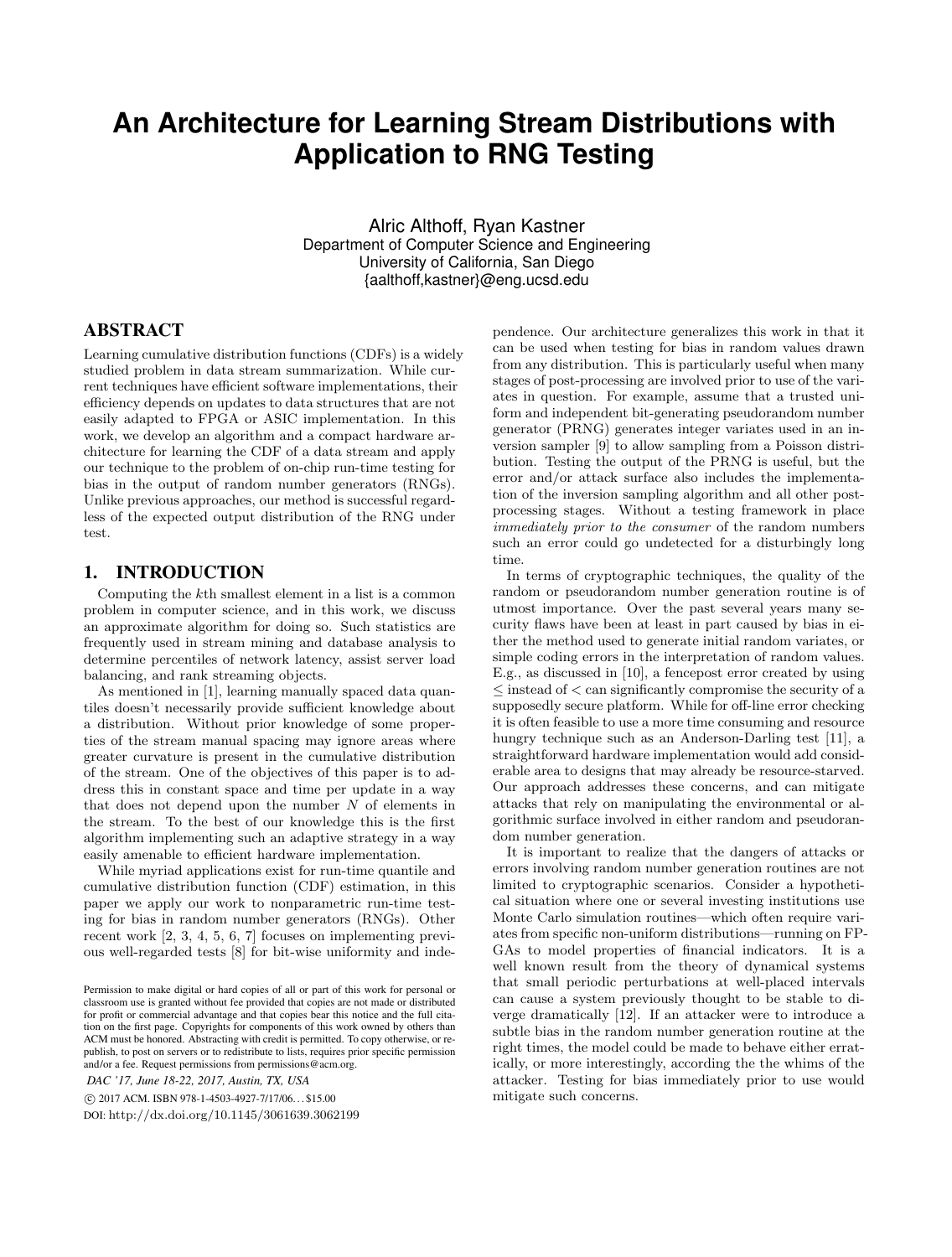#### Algorithm 1 A Simple Quantile Learning Algorithm

**Input:**  $\vec{\alpha}$ ,  $\hat{Q}_0$ ,  $\lambda$ **Result:**  $\hat{Q}_t \approx Q$  $t \leftarrow 0$ while *x<sup>t</sup>* exists for every  $j \in [n]$  $\hat{Q}_t(\alpha_j) \leftarrow \hat{Q}_{t-1}(\alpha_j) - \lambda \operatorname{sgn}_{\alpha}(\hat{Q}_{t-1}(\alpha_j) - x_t)$ end for  $t \leftarrow t + 1$ end while

In summary, this work provides

- A novel algorithm for adaptively spacing CDF estimation points, designed to obtain higher precision in the tails of completely unknown distributions.
- An efficient FPGA hardware architecture for quantile and CDF estimation, requiring only constant storage independent of the length of the stream.
- *•* A technique and architecture for discovering bias in random number generation pipelines, regardless of source, expected distribution, and true vs. pseudorandomness.

#### 2. RELATED WORK

While a naïve algorithm for determining a quantile is *O*(*N* log *N*)—sort ascending and pick the *k*th element—for the large number *N* of elements found in many databases, or when  $N \to \infty$  as in a stream of data which is later summarized and discarded, such an algorithm is impossible to apply. Even substantially less intuitive approaches such as *Quickselect* [13] require  $O(N)$  space. To address this issue, many algorithms have been developed for quantile approximations, (see [14, 15, 16] for recent examples,) that require a small fraction of the space of prior work. While these algorithms may have a very efficient software implementation, an efficient FPGA architecture would require implementing and maintaining the update algorithms and complex data structures that make these approaches possible, and hence require substantial overhead. In this work we develop an FPGA architecture—and introduce several nontrivial extensions—for the algorithm presented in [17] and [18] that only require constant space and time for both storage and updates. This algorithm is not as precise as those in the work mentioned above, and only achieves minimal error when the data stream elements are processed in time independent order. An algorithm without this requirement would return an estimate within  $\epsilon$  of the true quantile function even when given a sorted stream—which is very nearly the worst case for our algorithms. In many situations this is a serious drawback, but in several important applications this can be quite advantageous, such as our bias tester in section 3.4, or other applications where testing for time independence is among the goals.

Hardware for testing RNGs related to our work here has been developed in many recent publications [3, 4, 6, 7, 5, 2]. The method of [7] implements several of the NIST [8] tests using dynamic reconfiguration due to the large hardware requirements of all 15 implementations of these tests. In [5] the authors implement versions of two of the NIST tests and optimize them by identifying common operations between tests and approximating the statistical thresholds used. The work of [4]—which is closest to our own—extends this by efficiently implementing eight of the 15 tests recommended by NIST, and approximating the thresholds. The work of [6] and [2] address this issue and provide extension to true—and in [2], non-ideal—random sources, but these works focus on RNGs where the output can be only one of two values, and are potentially insensitive to programming errors or post-processing-based attacks. In [3] the authors of [2] address environmental attacks on true RNGs—those RNGs extracting randomness from their physical environment—and use empirical tests to determine the behavior of the statistical features they extract. Several of the papers mentioned above present work designed to detect problems at the output of the RNG in accordance with the *health test* paradigm discussed in the relevant U.S. National Institute of Standards and Technology recommendation [19]. Our contribution addresses a gap in the taxonomy: nonparametric testing of random variables from any distribution at the *point of use*—as opposed to near the RNG.

#### 3. BACKGROUND AND METHODOLOGY

### 3.1 Quantiles



Figure 1: Results from Algorithms 1 (left) and 2. The blue curved line is the ideal true CDF. The points of the red steps are the learned result for  $n = 8$ ,  $\lambda = 10^{-2}$ , and  $\zeta = 10^{-4}$ . Algorithm 1 misses detail in the tail regions, while Algorithm 2 starting from a equally spaced  $\alpha$  vector adapts to represent the tails more densely.

An empirical quantile of some random variable  $X \sim f_X$ , where  $f_X$  is a probability density, is the value at a location in a sorted array  $L$  of unique entries drawn from  $f_X$ , where "location" is stated in terms of a fraction of the length of the array. That is to say, if *Q* is the quantile function of a probability density *fX*, and *N* is the number of values drawn from  $f_X$ , sorted, and placed in *L*, then  $Q(\alpha) = L[[N \cdot \alpha]]$  is the empirical  $\alpha$ -quantile of  $f_X$ . This implies that the median equals the  $\alpha = 0.5$  quantile, and quartiles are the  $\alpha = [0.25,$ 0*.*5, 0*.*75] quantiles.

Put somewhat more formally, *Q* is the inverse of the CDF  $F_X$  of  $f_X$ . Assuming we treat a stream element  $x_t$ , taken at time *t* from the stream, as a sample from  $f_X$ , the CDF of that data stream is  $F(z) = Pr(x_t \leq z)$ , and so the quantile function can be written

$$
Q(\alpha) = F_X^{-1}(\alpha) = \inf \{ x \in \text{supp}(F_X) : \alpha \le F_X(x) \} \tag{1}
$$

# 3.2 Stochastic Approximation of Quantiles

For each stream element  $x_t$  we use the update equation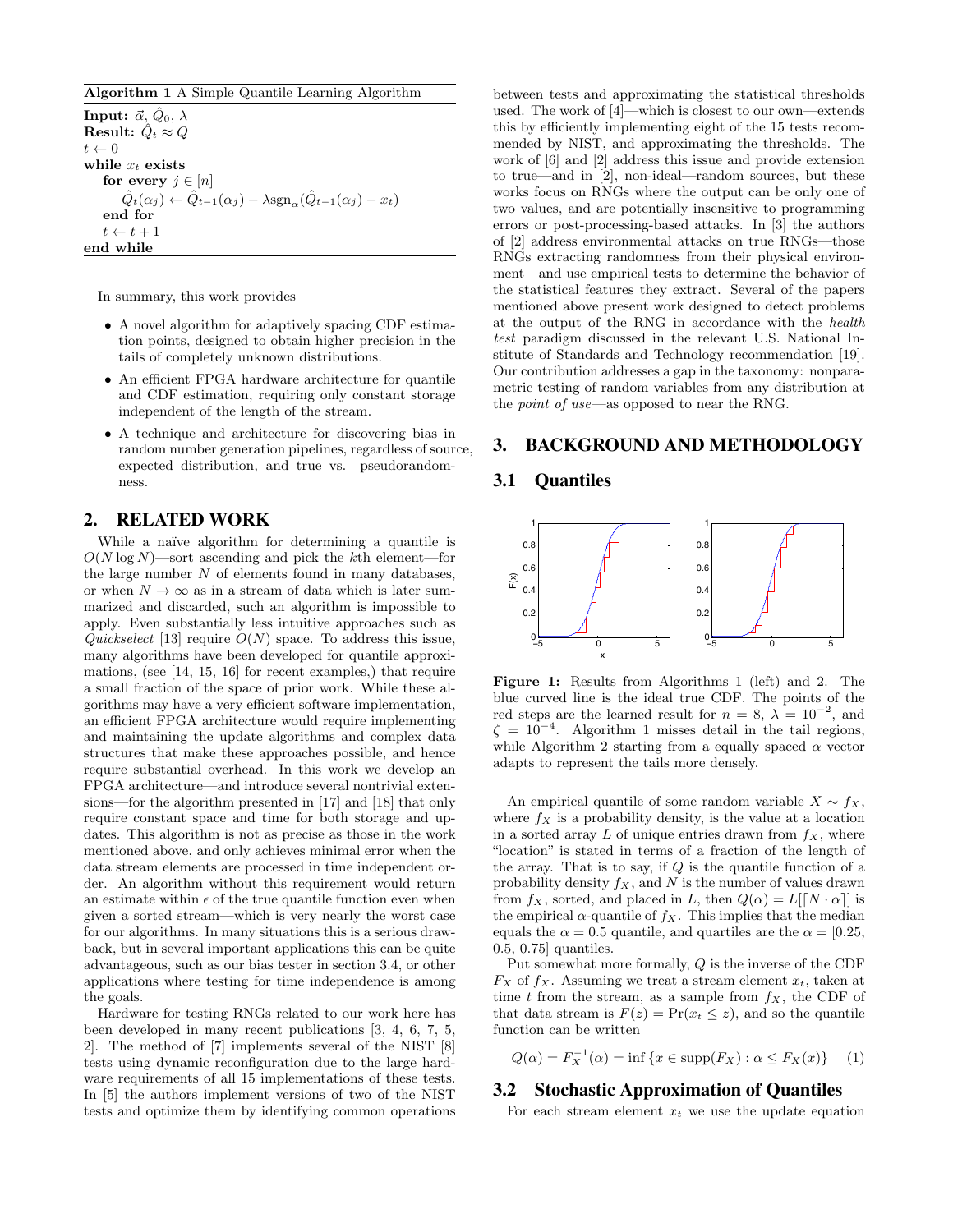defined in [18] for our approximation. This is

$$
\hat{Q}_t(\alpha) \leftarrow \hat{Q}_{t-1}(\alpha) - \lambda \operatorname{sgn}_\alpha(\hat{Q}_{t-1}(\alpha) - x_t) \tag{2}
$$

where

$$
sgn_{\alpha}(z) = \begin{cases} -\alpha & \text{if } z < 0\\ 1 - \alpha & \text{if } z \ge 0 \end{cases}
$$
 (3)

Given a family of  $\alpha_j$  values at which to approximate the quantile function of a univariate stream we can run this update equation in parallel for each  $\alpha_i$ .

*Theorem:*  $\ddot{Q}_t(\alpha)$  in Algorithm 1 converges to the  $\alpha$ -quantile of the data stream generating *xt*.

*Proof Sketch:* Informally, we begin with  $\alpha = 0.5$ , and the reasoning for all  $\alpha \in [0, 1]$  flows naturally from this case. Let *x<sup>t</sup>* be a stream element available at time *t*. Recall that by assumption  $x_t$  and  $x_{t-1}$  are independent in time for all  $t$ , and so have an equal chance of being both above the median, both below the median, or one on either side of the median. Assume  $Q_t(0.5)$  has converged. Then half of the time  $x_t$ cancels out  $x_{t-1}$  because  $sgn_{0.5}(x_t) \in \{-0.5, 0.5\}$ , and so  $Q_t(0.5)$  stays in place on average.

Next, assume  $\ddot{Q}_t(0.5)$  has not converged. If  $\ddot{Q}_t(0.5)$  is below the median, then there is a probability greater than 0*.*5 that  $x_t \geq Q_t(0.5)$  and so  $Q_t(0.5)$  will increase by  $0.5\lambda$  at a rate equal to that probability. This will continue until convergence, i.e. until  $x_t \geq Q_t(0.5)$  with probability 0.5, which occurs exactly when  $\ddot{Q}_t(0.5)$  is within  $\lambda$  of the median of the observed stream elements. When considering any particular  $\alpha$  the intuition remains the same.

#### 3.3 Learning Cumulative Distributions

Algorithm 1 is useful when we desire  $\hat{Q}(\alpha)$  for a fixed set of  $\alpha$  values that we choose a priori. Now we will introduce a modification that allows us to learn  $\alpha$  under the constraint that for  $j \in [n]$  the  $Q(\alpha_j)$  values be equally spaced through the range of the distribution, with the exception that both  $\alpha_1$  and  $\alpha_n$  remain fixed at their a priori values. These recovered  $\alpha$  values under this constraint form the CDF computed at equally spaced points over the domain of  $f_X$ . This implies that the  $\alpha$  values that we learn have relatively greater density in areas of low probability, which leads to more accurate tail estimates.

We accomplish this adaptation by adding the second finite difference of all  $\hat{Q}_t(\alpha)$ , denoted  $\Delta^2[\hat{Q}]$  in the sequel, to the set of  $\alpha s$  at each recursive step after attenuation to a small value in the range of the CDF. That is to say

$$
\alpha_j \leftarrow \alpha_j + \zeta \Delta^2[\hat{Q}] \tag{4}
$$

where  $\zeta$  is a suitable step size. We advise practitioners to take care when selecting  $\zeta$ . A heuristic is to set  $\zeta = (C \cdot n)^{-1}$ , for some large constant *C*. This is because (a) all CDFs are sharply bounded in [0*,* 1], and (b) we are simultaneously learning  $\hat{Q}_t(\alpha)$ , and too great a change in  $\alpha$  can destabilize other algorithmic components. Note that if  $\zeta$  is not sufficiently small then this algorithm can fail, and oscillations in the results indicate that a smaller step size is required. For a visual comparison between the results of Algorithms 1 and 2 see Figure 1.

*Theorem:*  $\hat{Q}_t(\alpha)$  in Algorithm 2 converges to equally spaced points over between  $\hat{Q}_t(\alpha_1)$  and  $\hat{Q}_t(\alpha_n)$ , while these two

#### Algorithm 2 A Distribution Learning Algorithm

**Input:**  $\vec{\alpha}, \vec{Q}_0, \lambda, \zeta$ **Result:**  $\vec{\alpha} \approx F_X$  $t \leftarrow 0$ while *x<sup>t</sup>* exists for every  $1 < j < n$  $\ddot{Q}_t(\alpha_j) \leftarrow \hat{Q}_{t-1}(\alpha_j) - \lambda \text{sgn}_{\alpha}(\hat{Q}_{t-1}(\alpha_j) - x_t)$  $\alpha_j \leftarrow \alpha_j + \zeta \Delta^2[\hat{Q}_t]$ end for  $t \leftarrow t + 1$ end while

converge to those  $\alpha$ -quantiles of the data stream generating *xt*.

*Proof Sketch:* This is easy to see when considering that adding  $\zeta \Delta^2[\hat{Q}_t]$ , for small  $\zeta$ , forces the second finite difference toward zero,  $\zeta \Delta^2[\hat{Q}_t]$  toward a constant, and thus  $\hat{Q}_t$ towards linearity. If  $\hat{Q}_t(\alpha)$  are equally spaced, then  $\alpha$  are equal to points on the CDF  $F_X$ , where  $Q(\alpha) = F_X^{-1}(\alpha)$ , and  $\hat{Q}_t(\alpha) \approx Q(\alpha)$ .

#### 3.4 PRNG and RNG Monitoring

To determine whether our RNG under test is biased, we may compute at regular intervals a *p*-value as

$$
z_j = \alpha_j - \frac{|\hat{Q}_t(\alpha_j) - Q(\alpha_j)|}{\lambda t} \tag{5}
$$

$$
p = \min_{j} \left\{ 2n \left( \left( \frac{\alpha_j}{z_j} \right)^{z_j} \left( \frac{1 - \alpha_j}{1 - z_j} \right)^{1 - z_j} \right)^t \right\} \tag{6}
$$

where *t* is the number of values tested so far. Incorporating the factor of 2*n* corrects the probability for both the twotailed nature of the test, and the fact that  $1 \leq j \leq n$ . We derive *p* from the Chernoff-Hoeffding tail bound on sums of independent Bernoulli random variables.

If the input stream is arriving in an independently and identically distributed manner with true  $\alpha$ -quantile equal to  $Q(\alpha)$ , then *p* from Eqn. (6) will be on the order of 2*n*. If the input stream is biased, then *p* will be very small. So for a fixed false rejection probability  $\theta$ 

$$
Reject = p \le \theta \tag{7}
$$

To simplify this computation, a user can choose the update interval for *p* to be as long as they wish. For the example in Figure 6 *p* is computed once per thousand observations. This has little effect other than to make the time until detection last until the end of an interval—recall that  $Q(\alpha)$ is updated continuously—and allows us to take a leisurely approach to updating *p* using whatever method is most practical. In practice, a user can numerically compute the values of  $|\hat{Q}_t(\alpha_i) - Q(\alpha_i)|$  for which Eqn. (6) equals their chosen  $\theta$ . For example, minimizing

$$
J(z_j) = \left(2n \left| \left(\frac{\alpha_j}{z_j}\right)^{z_j} \left(\frac{1-\alpha_j}{1-z_j}\right)^{1-z_j} \right|^t - \theta \right)^2 \tag{8}
$$

with respect to  $|\hat{Q}(\alpha_j) - Q(\alpha_j)|$  will yield a threshold for the absolute difference instead, and simplify computation at each interval. The values of  $Q(\alpha_j)$  can be reset after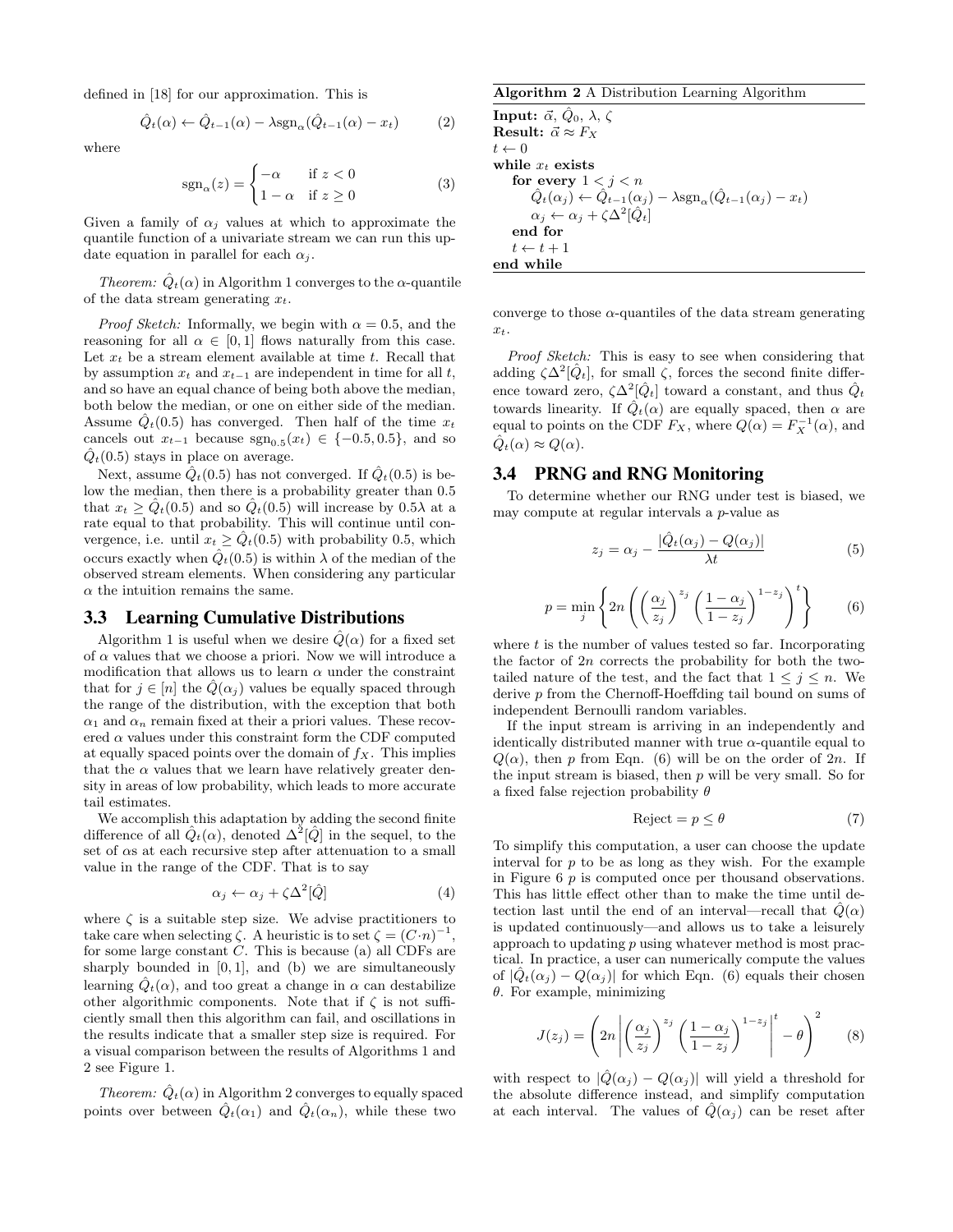

Figure 2: A comparison of *p*-values from Anderson-Darling (AD) and Kolmogorov-Smirnov (KS) tests against those of our statistic (see Eqn. (6)). Each row are results given a different initial probability distribution, points are *p*-values at varying degrees of bias. The top row is from a normal distribution with  $\mu = 0$  and  $\sigma = 1,000$ , second is a beta distribution with parameters  $(a, b) = (2, 10)$ , and the bottom row is a Poisson distribution with parameter 4. Each point is a *p*-value computed given a sequence of three thousand observations with  $n = 6$  and  $\lambda = 10^{-4}$ . Note that the AD test for *p*-values  $< 6 \times 10^{-9}$  are thresholded to  $6 \times 10^{-9}$  due to the excessive computation necessary to determine smaller *p*-values.

a reasonable number of intervals to avoid storing many of these thresholds for different *t*.

Because the Chernoff bound assumes independence, and the movements of  $Q(\alpha)$  are dependent on the underlying CDF, Eqn. (6) is imprecise. In order to compute the precise probability of a deviation  $\hat{Q}(\alpha)$  under the null hypothesis we would need to compute the probability at every step. However, if  $\lambda$  is small enough such that a  $\lambda$ -step of  $\tilde{Q}(\alpha)$  does not appreciably change the probability of  $\hat{Q}(\alpha)$  increasing or decreasing, then Eqn. (6) holds quite well. "Small enough" will depend on the probability distribution under test, but there is no  $\lambda$  too small for this application, barring obvious numerical issues.

We can see in Figure 2 that the statistic closely follows the well-known Kolmogorov-Smirnov (KS) and Anderson-Darling (AD) test statistics with varying bias for several distributions. Note also that neither the KS or AD test has a trivial extension to a streaming environment. Additionally, our test is sensitive to autocorrelation—an issue that is not possible to detect with either a KS or AD test.

#### 4. IMPLEMENTATION

#### **4.1** A  $\hat{Q}(\alpha)$  Functional Unit



**Figure 3:** A hardware estimator for a single  $\hat{Q}(\alpha)$ 

A  $\hat{Q}(\alpha)$  unit with  $n=1$  leads to the hardware architecture depicted in the block diagram of Figure 3. All  $\hat{Q}(\alpha)$  hardware units are independent except for the read-only value *x*. On account of this, increasing *n*, and hence the number of  $\alpha$  values, creates a group of nearly identical  $Q(\alpha)$  units. We implemented our designs using Xilinx Vivado High Level Synthesis (HLS) targeting a Zynq-7020 SoC.

Referring to the HLS code for this operation, shown in Figure 4, we initialize  $\lambda(1 - \alpha)$  and  $-\lambda\alpha$ —in Figure 3 these are arrays *pos* and *neg* respectively—only once before use, and these values remain constant throughout. In practice this loop may be unrolled manually or using #pragma HLS UNROLL to minimize impact on latency. Also note that the ternary statement is necessary to ensure that the multiplexer is generated as desired. FPGA area and performance estimates are listed in Table 1.

**Table 1:** Area and Performance Estimates for a Single  $\hat{Q}(\alpha)$ Unit. Latency (Lat) is in cycles, Throughput (Tp) in MHz

|              | $_{\rm Lat}$ | T <sub>D</sub> | FF  | LUT | DSP |
|--------------|--------------|----------------|-----|-----|-----|
| 8-bit int    |              | 164            | 33  | 67  |     |
| 32-bit int   |              | 164            | 129 | 267 |     |
| 32-bit float |              | 143            | 400 | 867 |     |

Users should make sure to select matching data types for both  $Q(\alpha)$  and the arrays *pos* and *neg* as shown in Figure 4. If these data types do not match, the user (or tool) will have to insert a (relatively) expensive conversion to the highest precision type, which is often floating point, for the subtraction. This is almost never beneficial or necessary. The most common case, where  $\hat{Q}(\alpha)$  is integer and  $\lambda \alpha$  is not, can be easily solved by rounding  $\lambda \alpha$  and interpolating to find something near the true value. If  $\lambda \alpha$  loses an unacceptable amount of precision by doing this, it is very likely that the domain of the distribution of interest is small enough to require a fixed or floating point version. Now is a good time to reenforce that the resulting  $\hat{Q}(\alpha)$  *estimate* can be as much as  $\lambda$  away from  $Q(\alpha)$  at any time when the input is completely independent in time, which would be the ideal case.

While Algorithm 1 can be implemented efficiently in hardware with relative ease, Algorithm 2 is somewhat more chal-

for (int  $j = 0; j < n; ++j$ )

 $Q_{hat[j]}$  -=  $(Q_{hat[j]} > x)$  ?  $pos[j]$  :  $neg[j]$ ;

Figure 4: HLS Code for Algorithm 1. See discussion in section 4.1.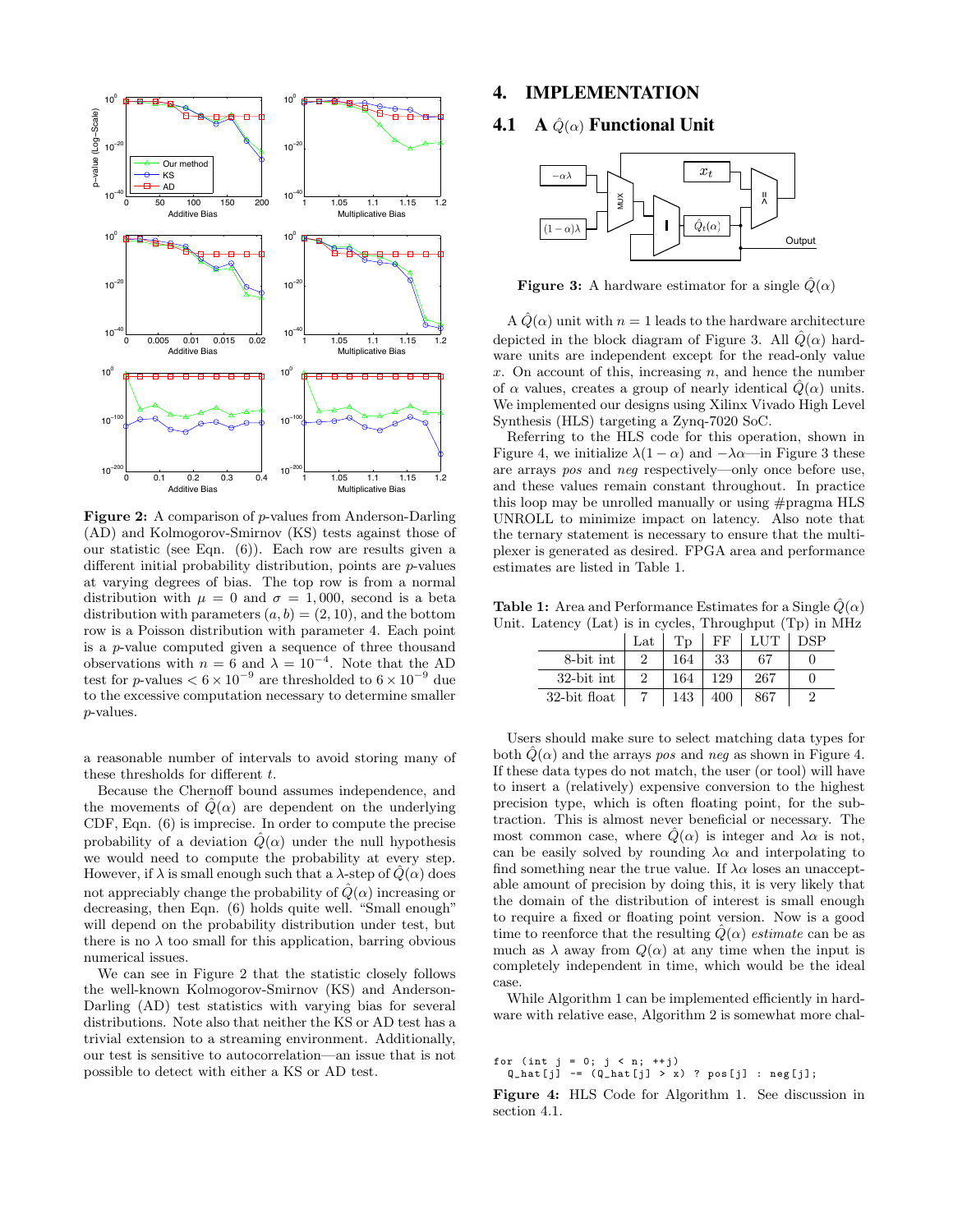#### Algorithm 3 An Approximation of Algorithm 2

**Input:**  $\vec{\alpha}, \hat{Q}_0, \lambda, \zeta$ Result:  $\vec{\alpha} \approx F_X$  $t \leftarrow 0$ while *x<sup>t</sup>* exists for  $1 < i < n$  $b \leftarrow$  $\int \lambda$  if  $\hat{Q}_{t-1}(\alpha_j) \geq x_t$ 0 otherwise  $g \leftarrow$  $\int \zeta$  if  $\Delta^2[\hat{Q}_t](\alpha_j) \geq 0$  $-\zeta$  otherwise  $\hat{Q}_t(\alpha_j) \leftarrow \hat{Q}_{t-1}(\alpha_j) - (b - [\lambda \alpha]_j)$  $[\lambda \alpha]_j \leftarrow [\lambda \alpha]_j + g$ end for  $t \leftarrow t + 1$ end while

|  |  | <b>Table 2:</b> Comparison with Previous Work [4] |  |  |  |  |  |
|--|--|---------------------------------------------------|--|--|--|--|--|
|--|--|---------------------------------------------------|--|--|--|--|--|

|                  | This work <sup>*</sup> | $[4]$ all 8 tests |
|------------------|------------------------|-------------------|
| FF               | 774                    | Sum of $8 = 519$  |
| LUT              | 402                    | Sum of $8 = 934$  |
| Throughput (MHz) | 164                    | Min of $8 = 132$  |

\* The architecture shown in Figure 3 with  $n = 6$ 

replications.

lenging. Our adaptations are described in the next section and result in Algorithm 3.

#### 4.2 A Hardware Friendly Approximation

Algorithm 3 is an approximation of Algorithm 2. To make Algorithm 3 hardware amenable, we eliminate multiplications completely, and replace the very small  $\zeta \Delta^2[\hat{Q}_t]$  values with small constants. Algorithm 3 updates  $\lambda \alpha$  at every time step instead of  $\alpha$ , and so in in order to obtain the  $\alpha$  values as viable points on the CDF in question,  $\alpha$  must be divided by  $\lambda$ . If a group of  $\alpha$  values are needed at every time step, then this division might be prohibitive, but if it is possible for us to choose  $\lambda$  to be a power of two, then these concerns are obviated for the most part. Replacing  $\zeta \Delta^2[Q_t]$  with  $\zeta$ has the asymptotic effect of adding an error of at most  $\zeta$  to the output.

The hardware block diagram in figure 5 shows a threepoint CDF estimator.  $\alpha$  of the two extreme end points are fixed, and so we reuse the  $Q(\alpha)$  functional units as shown in Figure 3 for them. Like the  $\hat{Q}(\alpha)$  units, the area of this architecture scales as  $O(n)$ , as all elements shown in the figure must be duplicated for each additional  $\alpha$ , minus one subtract unit and the end-point  $\hat{Q}(\alpha)$  units. For area and performance results for a an implementation when  $n = 3$  see Table 3

We compare our implementation to the closest prior work [4]—an implementation of approximations of eight tests from the NIST Statistical Test Suite—in Table 2. We have made an effort to make the comparison fair by working under the assumption that all eight of these tests are implemented simultaneously on the same FPGA, and (as stated in [4]) are not sharing resources. So we compare to the sum of the area consumption of the eight tests from [4]. The throughput of the test supporting the slowest clock will dictate the

rate at which other tests, and the RNG under test, can be run. Thus we take the minimal throughput from [4] for our comparison. For our work, we select a 32-bit implementation of  $\hat{Q}(\alpha)$  with  $n = 6$  replications with differing  $\alpha$ s. This is not the most hardware efficient implementation we have proposed, but it is the most fair comparison.



Figure 5: A hardware architecture for CDF estimation at three points.

Table 3: Area and Performance for a 3-point CDF Estimator. Latency (Lat) is in cycles, Throughput (Tp) in MHz

| 32-bit float   25   117   1,030   2,107 |  |  |  |
|-----------------------------------------|--|--|--|

### 5. EXPERIMENTAL RESULTS

We compare three of the PRNGs mentioned in [6] in our experiment (see Table 4). LFSR and BigMod are known to be biased. LFSR over-represents small values, while BigMod has a slightly "lumpy" histogram. Note that we have verified that neither of these passes the NIST Statistical Test Suite (STS), (0/15 for LFSR, 1/15 for BigMod), while Twister passes 14/15 of these tests with test parameters set to the defaults. For our STS tests we used 550 groups of 16,000 bits each, making  $8.8 \times 10^6$  bits in all.

#### 5.1 Inversion Sampling Bias Test

For our example, we test the three PRNGs listed in Table 4. Our null hypothesis is that these PRNGs produce a uniformly random sequence of integers in the range  $[1, 2^{31} -$ 1]. Most importantly, we do not test the outputs *x* of the PRNGs directly, instead, we post-process each, to make  $x'$ , using inversion sampling according to the following:

$$
x' = \hat{F}_X^{-1}(x/(2^{31} - 1)) \cdot (2^{31} - 1)
$$
 (9)

where  $\hat{F}_X^{-1}$  is an fine grained approximation to the quantile function of a standard normal distribution and we set  $Q(\alpha)$ —our null model—accordingly.  $\hat{F}_X^{-1}$  is approximate in that we bin the  $2^{31} - 1$  unique values from the PRNGs into 22, 734 bins equally spaced over  $[-1 \times 10^{10}, 1 \times 10^{10}]$ .

Table 4: PRNGs Scored in Figure 6. PRNG Implementation

| $1.101 \times 10^{-1}$ million control in the set of the set of the set of the set of the set of the set of the set of the set of the set of the set of the set of the set of the set of the set of the set of the set of the set of |
|--------------------------------------------------------------------------------------------------------------------------------------------------------------------------------------------------------------------------------------|
| Twister   Mersenne Twister [20] generating 31 bit integers                                                                                                                                                                           |
| LFSR $x \leftarrow x^{31} + x^{28} + 1$                                                                                                                                                                                              |
| BigMod $x \leftarrow 1583458089 \cdot x \mod (2^{31} - 1)$                                                                                                                                                                           |